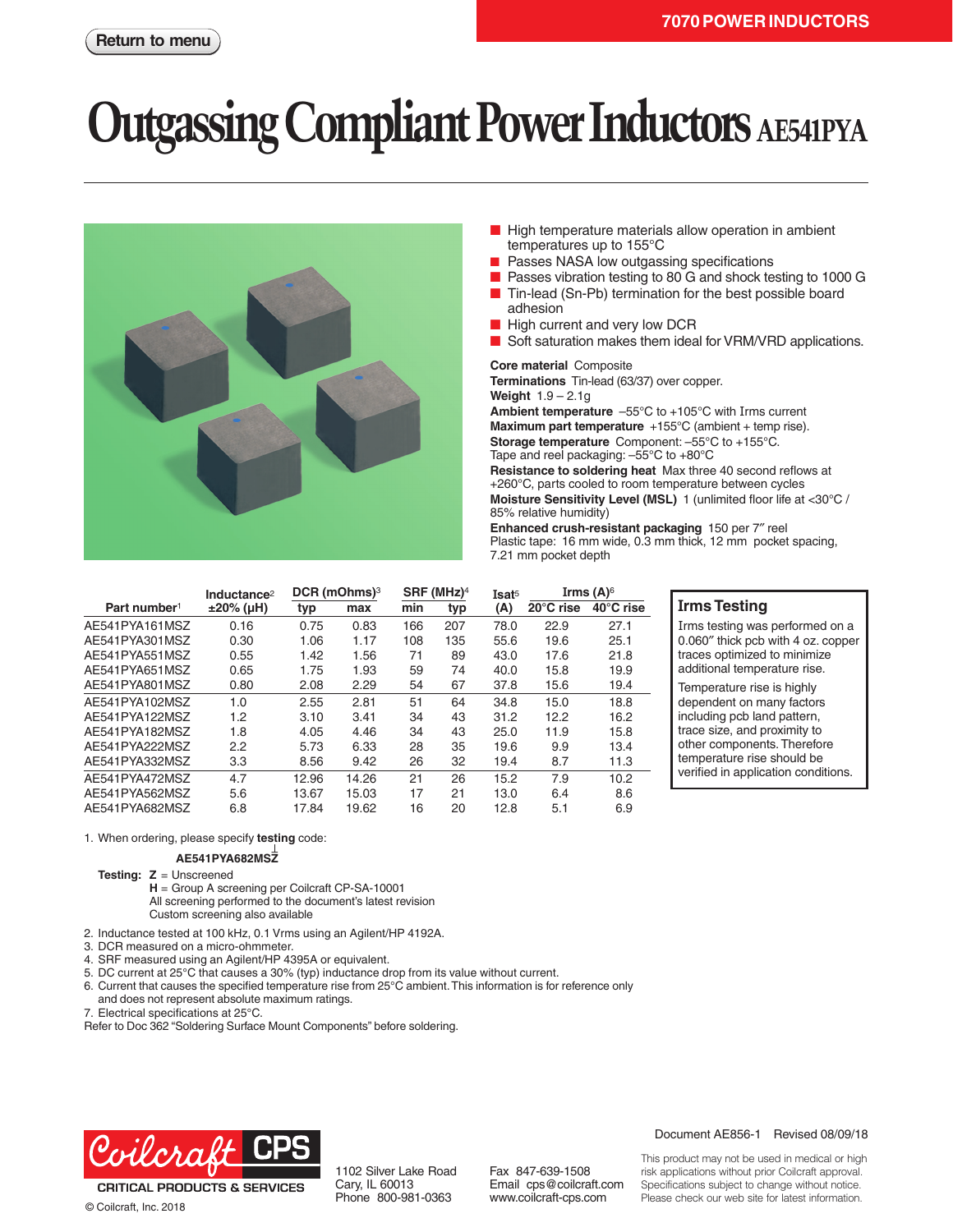### **AE541PYA Series (7070)**

**L vs Current**





© Coilcraft, Inc. 2018

1102 Silver Lake Road Cary, IL 60013 Phone 800-981-0363

Fax 847-639-1508 Email cps@coilcraft.com www.coilcraft-cps.com

Document AE856-2 Revised 08/09/18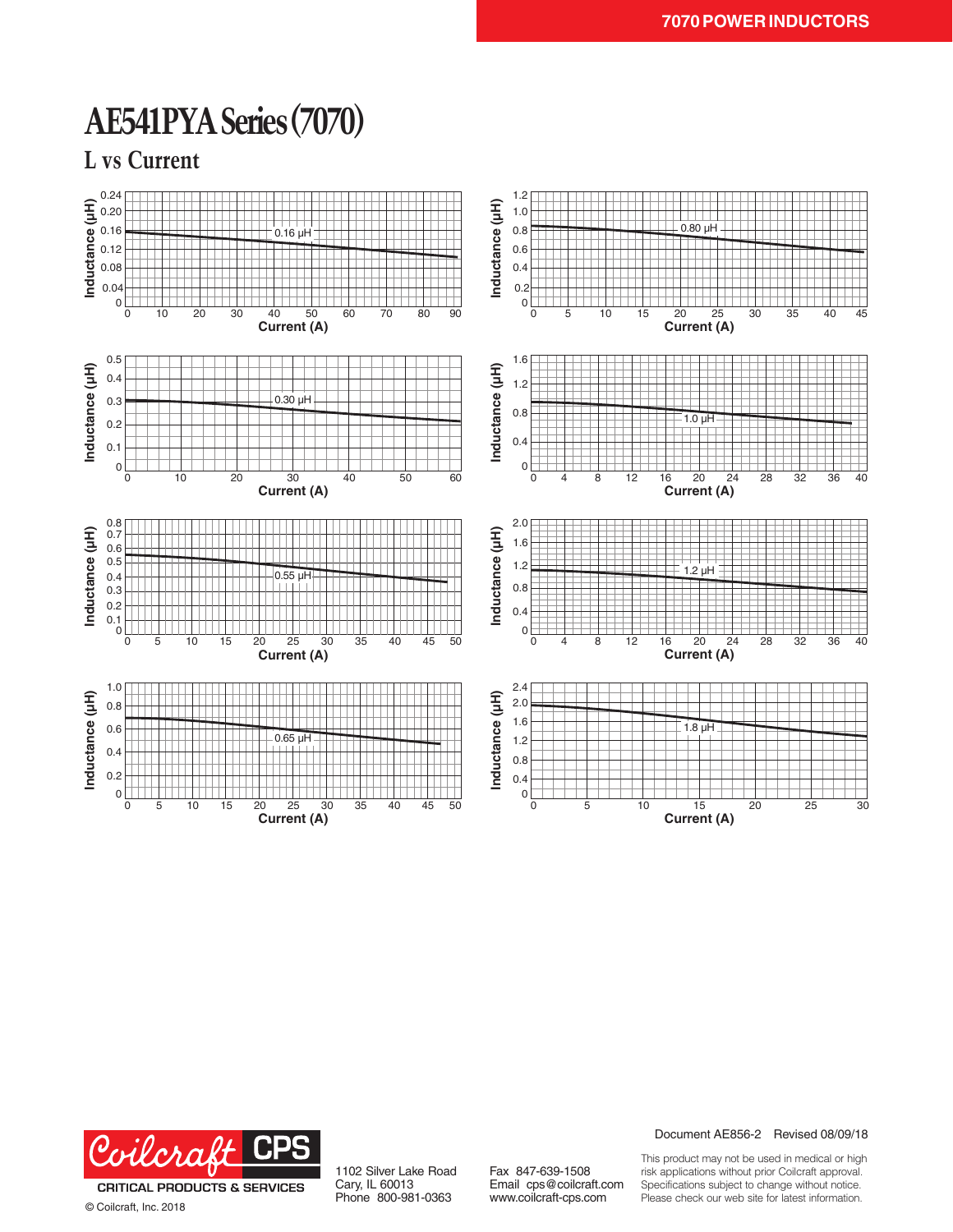### **AE541PYA Series (7070)**

**L vs Current**





© Coilcraft, Inc. 2018

1102 Silver Lake Road Cary, IL 60013 Phone 800-981-0363

Fax 847-639-1508 Email cps@coilcraft.com www.coilcraft-cps.com

Document AE856-3 Revised 08/09/18